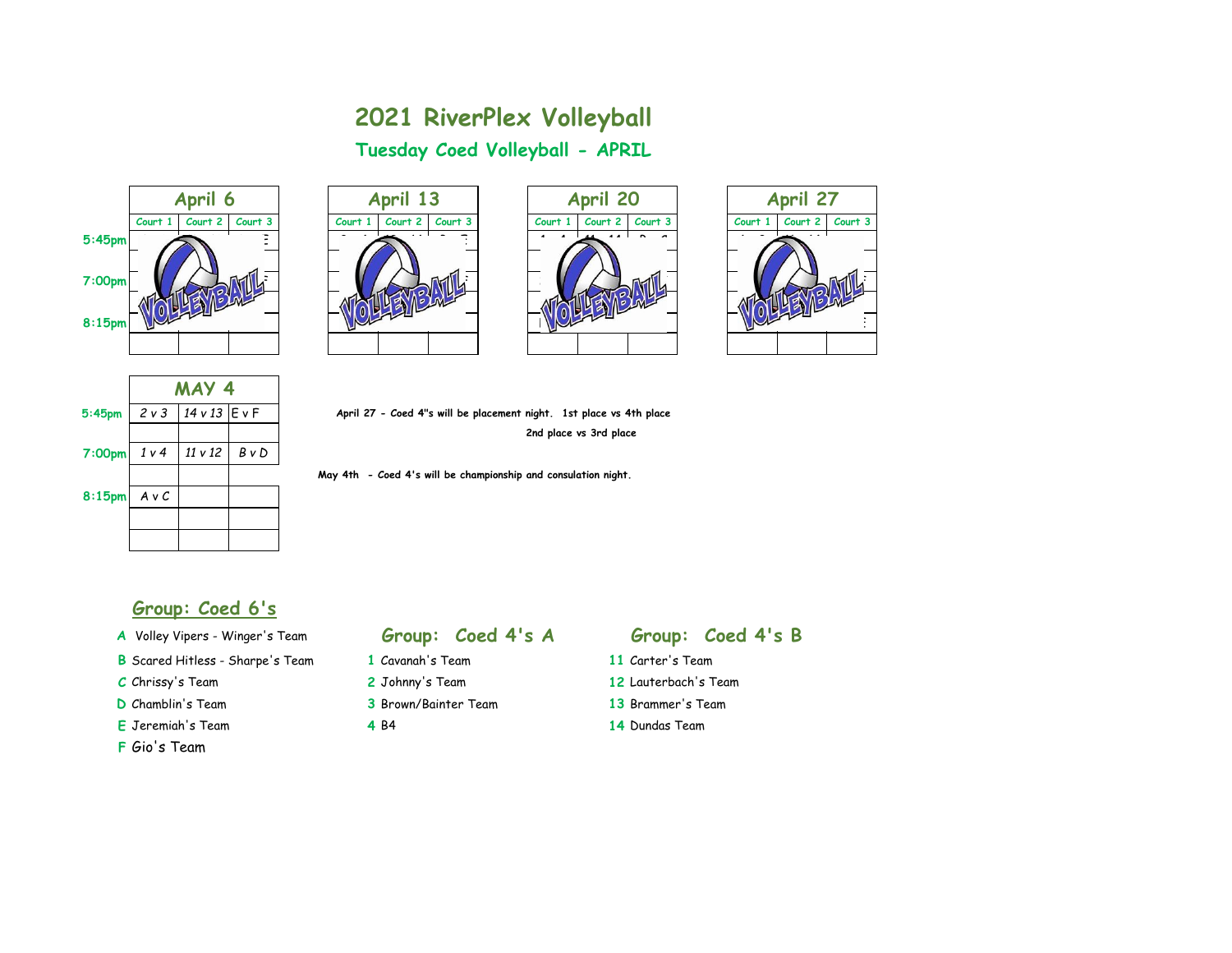| Group: Coed 6's                         | <u>Wins</u> | Losses |                      |      |        |
|-----------------------------------------|-------------|--------|----------------------|------|--------|
| <b>B</b> Scared Hitless - Sharpe's Team | 10          |        | Group: Coed 4's A    | Wins | Losses |
| E Jeremiah's Team                       |             | 4      | 1 Cavanah's Team     |      |        |
| A Volley Vipers - Winger's Team         | 6           | 6      | 4 B4                 | 6    | 6      |
| C Chrissy's Team                        | 5           |        | 3 Brown/Bainter Team | 4    | 8      |
| D Chamblin's Team                       | 5           |        | 2 Johnny's Team      |      | 9      |
| <b>F</b> Gio's Team                     |             | 10     |                      |      |        |

| Group: Coed 4's A    | Wins | <b>LOSSES</b> |
|----------------------|------|---------------|
| 1 Cavanah's Team     | 11   |               |
| 4 B4                 | 6    |               |
| 3 Brown/Bainter Team | 4    |               |
| 2 Johnny's Team      | 3    |               |

| Group: Coed 4's B    | Wins     | Losses |
|----------------------|----------|--------|
| 11 Carter's Team     |          | ર      |
| 12 Lauterbach's Team | $\prime$ | 5      |
| 13 Brammer's Team    | 6        | 6      |
| 14 Dundas Team       |          |        |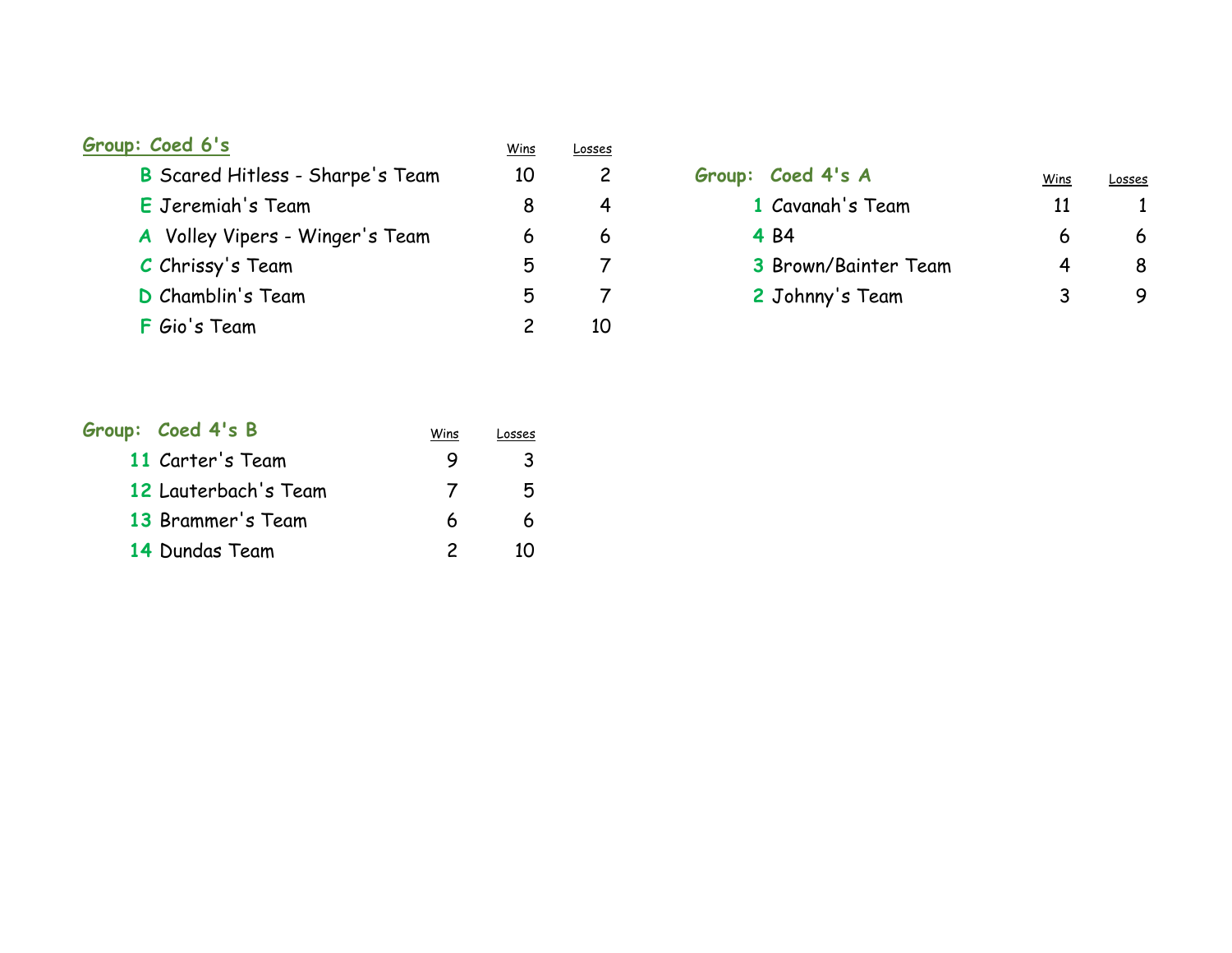# **2021 RiverPlex Volleyball Wednesday Coed Volleyball - APRIL\*\***









|        | May 5   |                 |        |  |
|--------|---------|-----------------|--------|--|
|        | Court 1 | Court 2 Court 3 |        |  |
| 5:45pm | 6 V 7   | $13 \vee 12$    | AvC    |  |
|        |         |                 |        |  |
| 7:00pm | 4 v 2   | BvC             | D v G  |  |
|        |         |                 |        |  |
| 8:15pm | $1v$ 3  | 5v8             | EvF    |  |
|        |         |                 | 11 Bye |  |

## **Group: Coed 6's**

### **B** Greiner's Team **1** Cavanah's Team

- **C** Volley Llama's Harris Team **2** Salem's Team
- **D** Jeremiah's Team **3** T Harper Team
- 
- 
- **G** Jessica's Team **6** Sam's Team **12** J Seipold Team

# **A** I'd Hit That - Oelze Team **Group: Coed 4's A**

- 
- 
- 
- 
- 
- 
- 
- **8** TK's Team

### **E** Hoop Dreams **4** T Brown Team **Group: Coed 4's B**

- **F** Kiss My Ace **5** A Elliott Team **11** Johnny's Team
	-
	- **7** B4 **13** Watt's Team